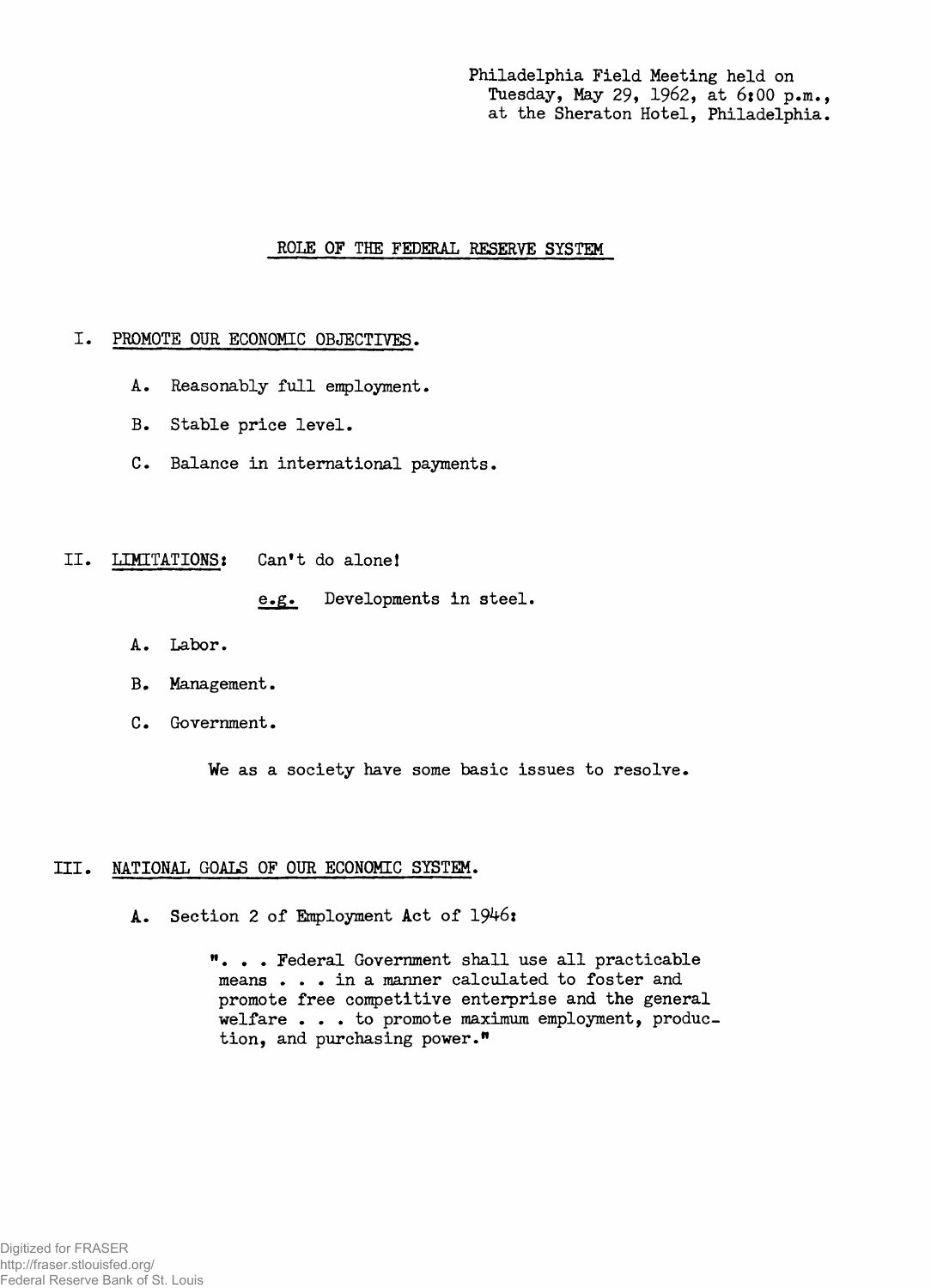**IV. OPERATE IN ACTUAL WORLD — not ideal world of models.**

**A. Maturity based on experience.**

**— not erratic — promptly. — not frighten easily. — not stubborn for sake of stubbornness.**

**B. Tradition to adapt.**

**— from conviction, not as expediency.**

- **C. A recent illustration.**
	- **1. The model and leaning against the wind.**
	- **2. The real world.**

**Large unemployment. Stable price level. Adverse balance of payments.**

**3. Resolution — adaptation.**

**Provide reserves WITHOUT Depressing short-term rates.**

- **D. Another illustration.**
	- **1. Dealing in foreign currencies.**
		- **(a) Advantages of a convertible world.**
		- **(b) Hazards of a convertible world. \$ Key Currency.**
		- **(c) What can and cannot be achieved.**

**"Other assets, denominated in foreign currencies."**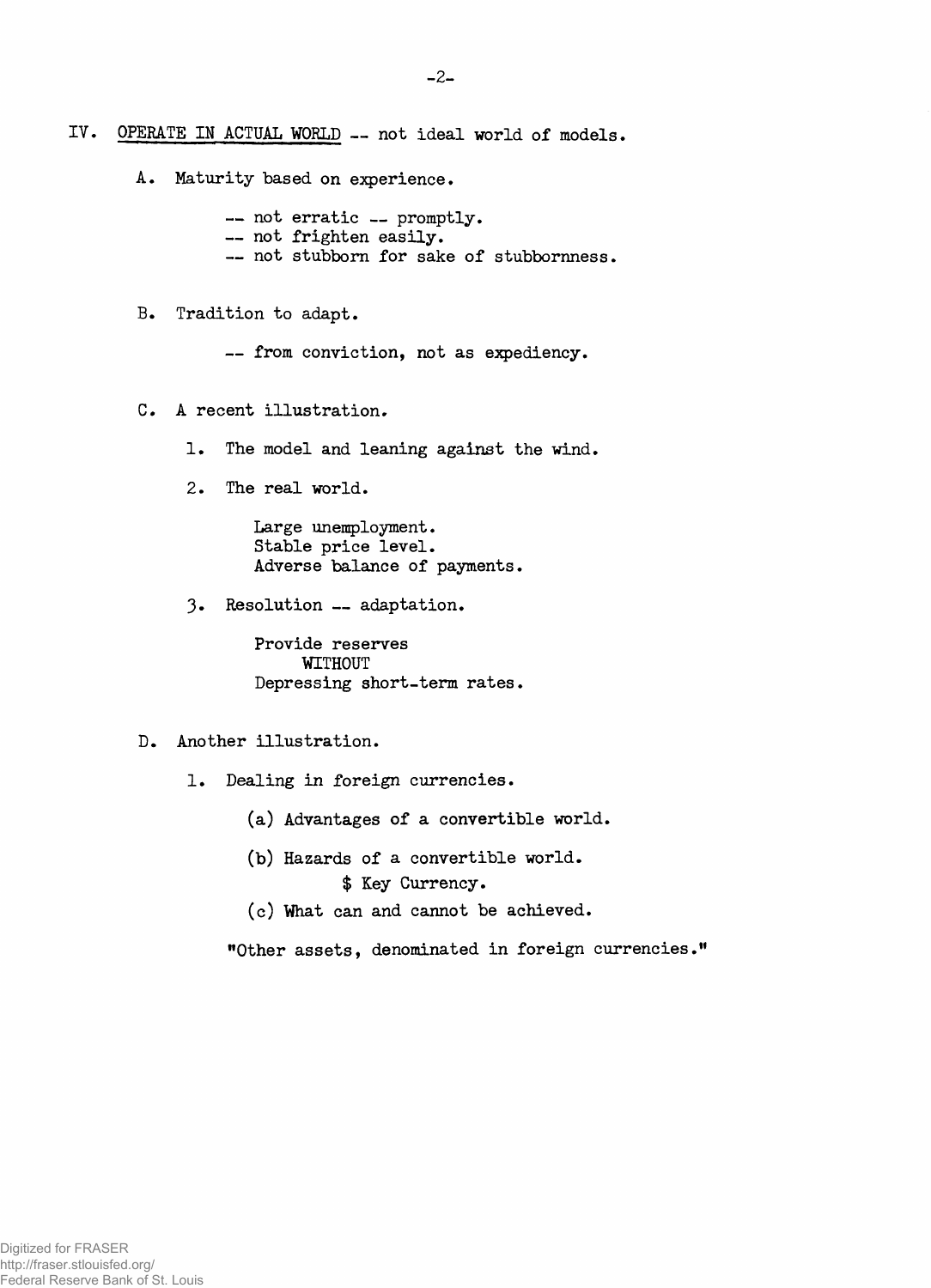- **PROPOSAL TO CHANGE TERM OF CHAIRMAN AND VICE CHAIRMAN OF THE BOARD OF GOVERNORS.**
	- **A. History; Before 1935 — President designated a Governor + Vice Governor — No specified term:** Until 1927 -- for one year. **1927-1936 — "until otherwise directed." Banking Act of 1935 — Chairman + Vice Chairman — "To serve as such for a term of four years." 1936-1948 exp. Jan. 31 Eccles 1948 Apr. 15 McCabe** Apr. 2 **Present term expires — 3/31/63» B. Kennedy proposals of April 17, 1962. 1. The proposals: (a) Terms of Chairman + Vice Chairman to begin—** February 1,  $1965 -$  to be for  $4$  years. **TRANSITION: Appointment PRIOR TO — Expire then. (b) Terms of Governors to expire — January 31, odd numbered years. TRANSITION: Extend encumbent terms by one year. 2. Will this lead to Executive Control? (a) Not a "Supreme Court Packing" operation. KENNEDY LOSES —**
		- **(1) Part of term of Chairman appointed by him.**
		- **(2) Appointment of one Governor.**
		- **"Lame Duck" appointment late in term?**